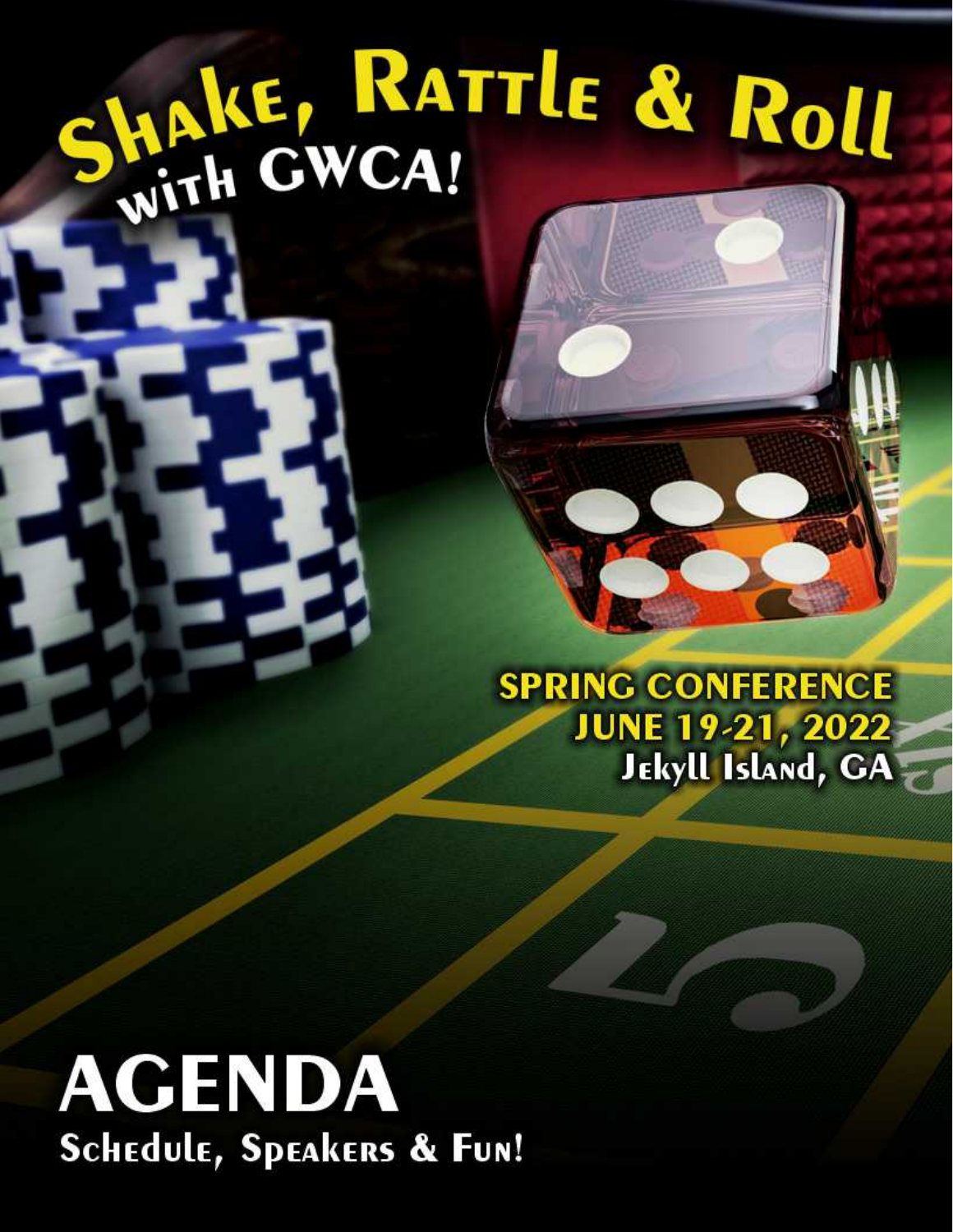## **SUNDAY | JUNE 19 , 2022**

| $2:00$ pm        | <b>Exhibitor Setup</b>                                    |
|------------------|-----------------------------------------------------------|
| $3:00 - 4:30$ pm | <b>GWCA Board Meeting</b><br><b>Blythe Room</b>           |
| $5:00 - 7:00$ pm | <b>Registration</b><br><b>Westin Resort, Exhibit Hall</b> |
|                  | Vegas-themed Peception & Networki                         |

**Vegas-themed Reception & Networking Kids' Chance Silent Auction Bidding Opens**

## **MONDAY | JUNE 20, 2022**

| $7:00 - 8:15$ am      | <b>Registration &amp; Continental Breakfast</b>                                                                                                                                                                                                                                        |
|-----------------------|----------------------------------------------------------------------------------------------------------------------------------------------------------------------------------------------------------------------------------------------------------------------------------------|
| $7:30 - 7:45$ am      | <b>Opening Remarks</b><br>Eddie Kinnard   GWCA Chairman                                                                                                                                                                                                                                |
| $7:45 - 8:45$ am      | <b>Important Medicare Updates:</b><br>The PAID ACT, Evidence-based MSAs and More!<br>Martin Cassavoy   ExamWorks                                                                                                                                                                       |
| $8:45 - 9:00$ am      | <b>Break   Visit Vendors</b>                                                                                                                                                                                                                                                           |
| $9:00 - 10:00$ am     | <b>Panel Discussion: Early Symptom Intervention and Psychologically</b><br><b>Informed Therapy</b><br>John McCormick, MD   Optim Orthopedics   Developed Spine Protocol<br>Robyn Lewis, Regional Director   Select Medical   Physio/Emory<br>Greg Scott, Risk Manager   Chatham County |
| $10:00 - 10:15$ am    | <b>Break   Visit Vendors</b>                                                                                                                                                                                                                                                           |
| $10:15 - 11:15$ am    | <b>Effective Techniques for a Successful Mediation</b><br>Kevin Gaulke   Moore Clarke DuVall & Rodgers, P.C.                                                                                                                                                                           |
|                       | Panel: Brian Buckelew   Morain & Buckelew LLC<br>Ela Orenstein Basto   Jane Cibik Mediations, LLC                                                                                                                                                                                      |
| 11:15 am $-$ 12:15 pm | <b>Role of Biomechanical Analysis in Workers' Compensation</b><br><b>Investigations</b><br>Evan P. McConnell, MS, ACTAR   RIMKUS Consulting Group, Inc.                                                                                                                                |
| 12:15 pm              | <b>Lunch on Your Own, Networking and Beach Time</b>                                                                                                                                                                                                                                    |
| $1:00 - 8:00$ pm      | <b>GWCA Kids' Chance Golf Tournament   Beach Break</b>                                                                                                                                                                                                                                 |